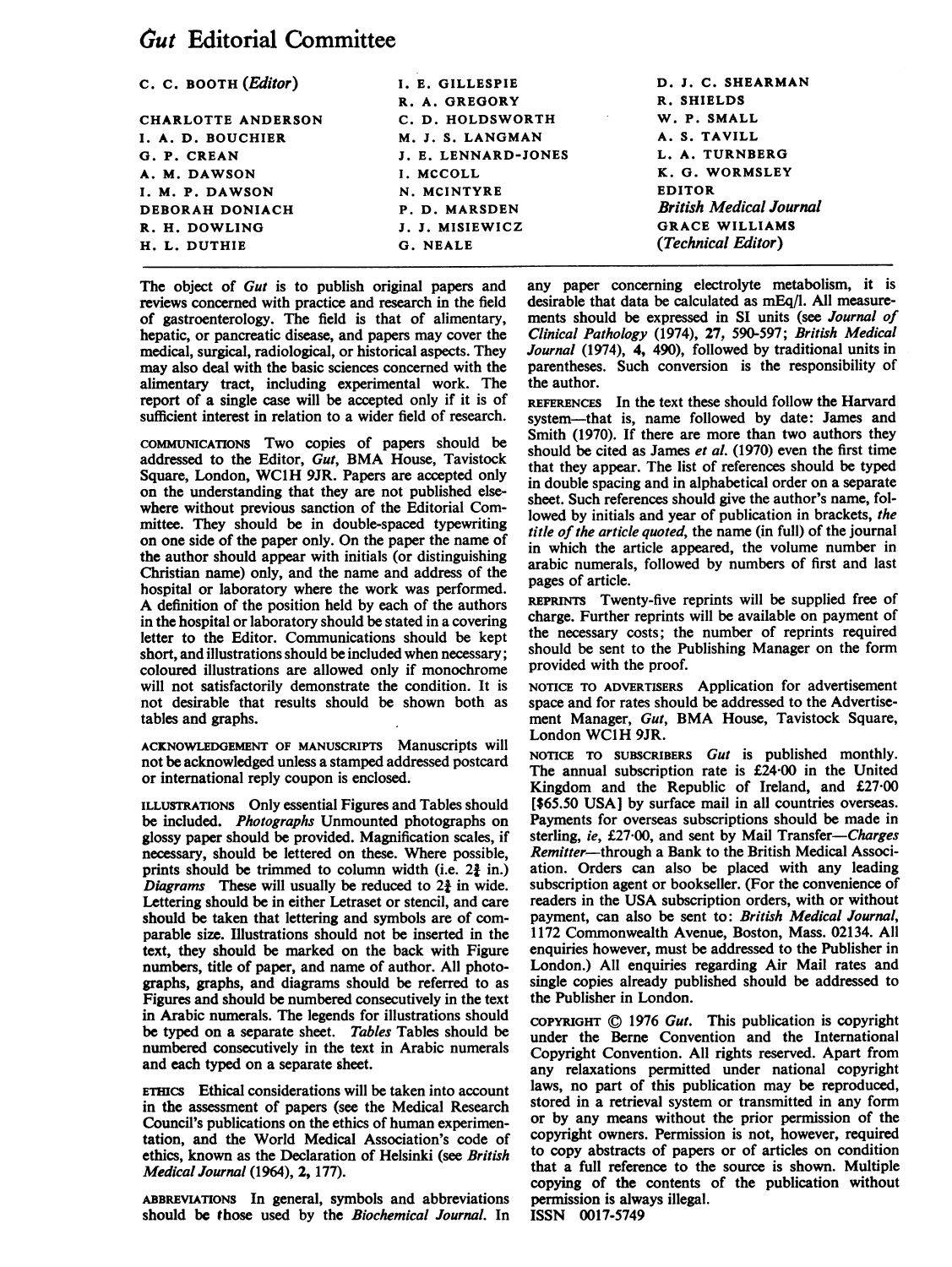# GUT ON MICROFICHE

Since January <sup>1</sup> 976 GUT, the Journal of the British Society of Gastroenterology, has been published in a microfiche edition simultaneously with the standard paper edition. Overseas subscribers to the microfiche edition will receive microfiches, by AIR MAIL, within days of publication. The availability of the microfiche edition should have great appeal to libraries and other readers far distant from the United Kingdom.

The microfiche produced for the British Medical Association conform to the international standard as laid down by the National Microfilm Association of America. These microfiches are produced by a step and repeat camera with duplicates produced on silver halide film for archival permanence. Each fiche measures 105mm  $\times$  148mm and can contain up to 98 images filmed at a reduction ratio of 24  $\times$  along with an eye readable title for identification. Details of microfiche volume binders are available on request.

The subscription prices for each annual volume on microfiche are as follows:

| For subscribers to the paper edition                                                      | £13.50 (U.S.A. \$27.00) |
|-------------------------------------------------------------------------------------------|-------------------------|
| For those who do not subscribe to the $\mathbf{f20.25}$ (U.S.A. \$41.00)<br>paper edition |                         |

Volume 16, 1975. of GUT is also available on microfiche at these rates.

## Orders for the microfiche edition of GUT can be sent to:

The Publisher, GUT, B.M.A. House, Tavistock Square, London WC1 H 9JR. Readers in the U.S.A. can order from: BRITISH MEDICAL JOURNAL, 1172 Commonwealth Avenue, Boston, Mass. 02134 or through any leading subscription agent.